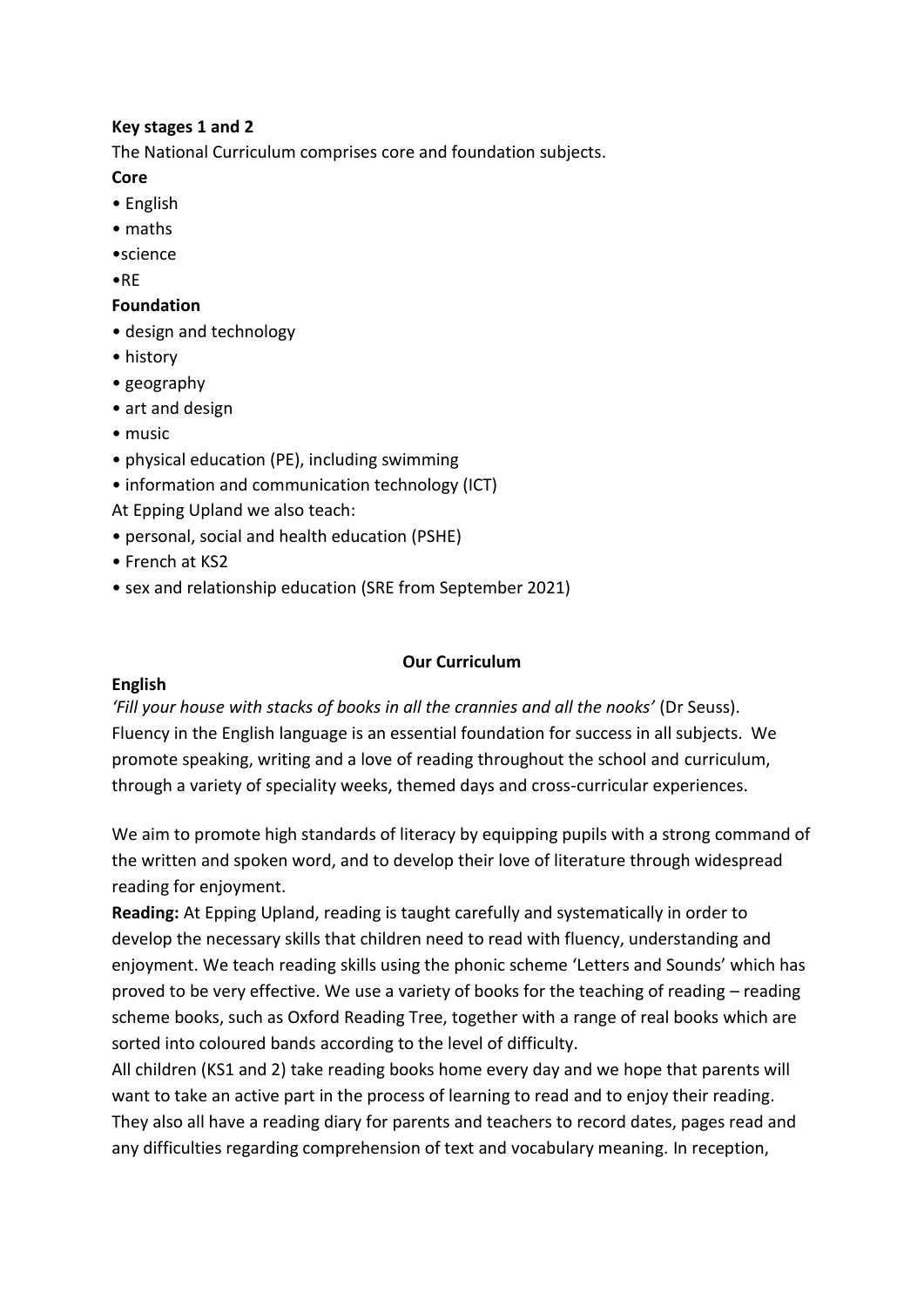children will also receive a word pot containing all the letters they have been taught and tricky words for them to practice reading.

**Writing:** Children are taught to write in a variety of styles, where we also place importance on correct letter formation, punctuation, spelling and grammar.

A clear and legible style of handwriting is taught.

# **Mathematics**

*'If I only had a brain…'* (The Wizard of Oz). Our aim is to equip our children with the skills to confidently investigate and solve real-life problems throughout their lives. A combination of practical and theoretical approaches ensures a well-rounded understanding of number and mathematical concepts.

We aim for all pupils to become fluent in the fundamentals of mathematics, to reason mathematically and to be able to solve problems by applying their mathematical knowledge.

Children are taught a daily Maths lesson for about 45 – 60 minutes every day as a class and in groups. Number work is regarded as very important and this forms the basis for our work. Pupils will also learn how to measure length, weight, capacity, volume and time; to understand geometry and the properties of shapes; to learn about ratio and proportion; to gain the basic principles of algebra; to gather information from statistics and to represent and interpret information on graphs.

# **Science**

*'To infinity and beyond'* (Toy Story 1). Science lessons introduce children to the wonder of the world around them. Understanding past and present discoveries and the possibilities of the future world, are central themes to our scientific approach. Lessons are practical, investigative and allow the children to question and evaluate scientific processes.

We endeavour to give the children a high-quality science education so that the specific disciplines of biology, chemistry and physics provide the foundations for understanding the world. Embedded throughout science is the opportunity for the pupils to work scientifically. Emphasis is put on scientific enquiry where children practise observing over time; pattern seeking; identifying, classifying and grouping; comparative and fair testing (controlled investigations); and researching. In KS1 the programmes of study comprise: plants; animals including humans; light; seasonal changes; sound; all living things and their habitats and uses of everyday materials. In KS2 the topics increase to the entire above plus: rocks; forces and magnets; states of matter; electricity; properties and changes of materials; earth and space; evolution and inheritance.

# **RE**

*'God has no phone, but I talk to him'* (Minions). Class lessons and exciting collective worship explore the awe and wonder of the world. Our Core Christian Values, tolerance and respect for all faiths and none, underpin our children's learning across the curriculum.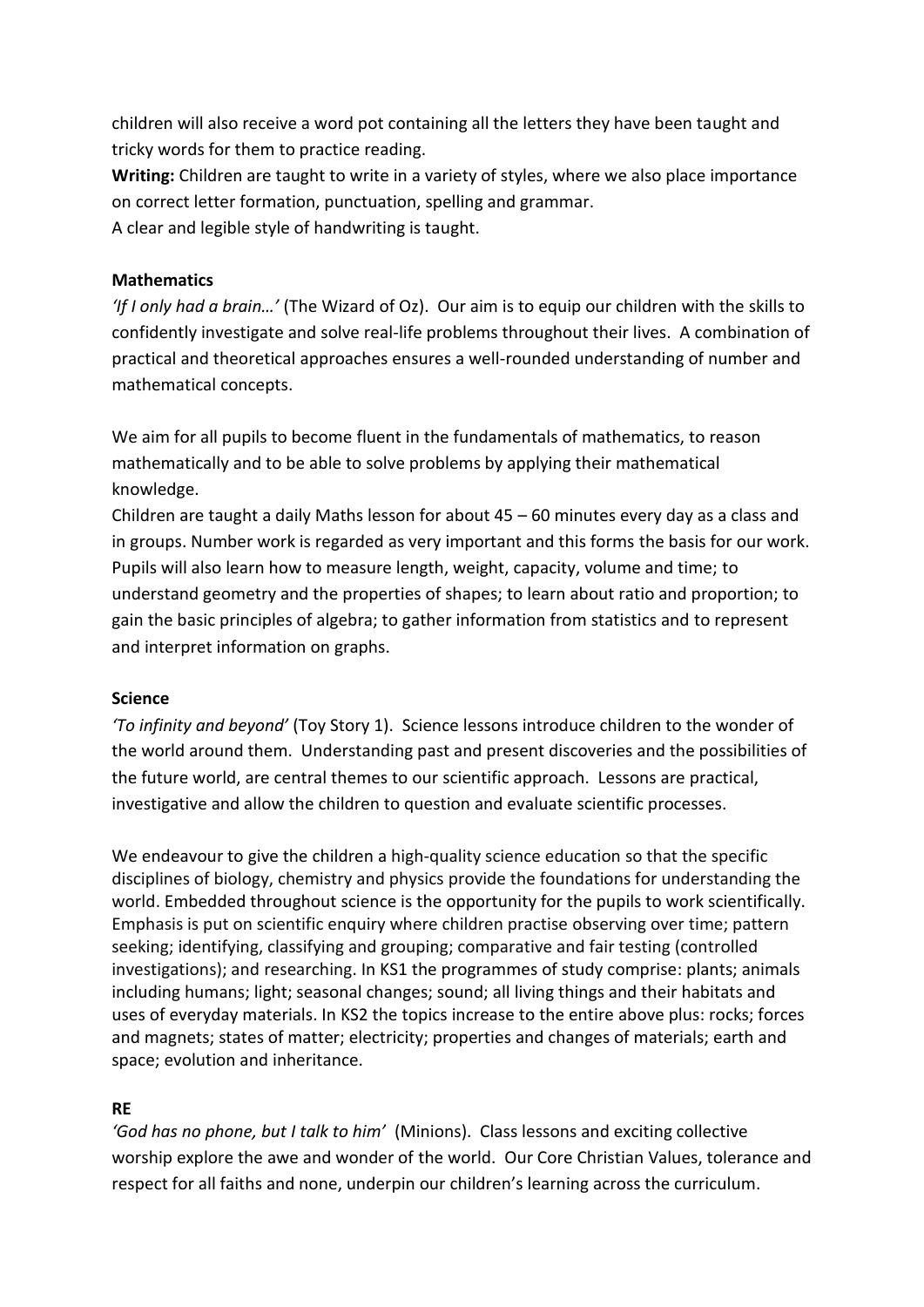Epping Upland follows the Essex Agreed Syllabus for RE (exploRE 2015). We believe that RE contributes to pupils' personal development and well-being and to community cohesion by promoting mutual respect and tolerance in our diverse society. It offers the children the ability to be reflective about their own beliefs, religious or otherwise, that inform their perspective on life and their interest in and respect for different people's faiths, feelings and values; a sense of enjoyment and fascination in learning about themselves, others and the world around them; the use of imagination and creativity in their learning; a willingness to reflect on their experiences.

Our own Core Christian values of Perseverance, Responsibility, Compassion and Trust are the bedrock on which our syllabus is based. This syllabus covers topics such as relationships, community, morality and ethics alongside the study of particular religions - Christianity, Judaism, Islam, Buddhism, Sikhism and Hinduism. Whole school assemblies or reflection times for individual classes are held daily. Being a Church school, we have strong links with All Saints Epping Upland, where we visit regularly to hold special services at various times such as Harvest, Easter, Christmas and other festivals.

Parents who wish their children to be withdrawn from RE and collective worship should consult with the Headteacher and alternative arrangements can be made.

### **Computing**

### *'I am not a glitch; I can fix it'* (Wreck–It Ralph)

In this ever-increasing technological world, children need to be able to keep up with and understand the constant changes in computing. Our children are given the opportunity to practise their skills with a variety of different devices. We ensure children are aware of the importance of internet safety and give them a platform to voice any worries or concerns.

The school has a dedicated computer suite, with individual networked computers. The curriculum is taught through the means of simple word processing, the use of databases, spreadsheets and graphics programs. Coding and computer control is also very much part of the new Computing curriculum.

#### **History**

*'Once upon a time…'* (Snow White). From prehistoric times to modern history, our children have opportunities to investigate, explore and form evidence-based opinions of the past. A cross-curricular approach ensures a broad and varied experience which illustrates how history has shaped the modern world.

In History, by teaching within a chronological framework, we hope to help pupils gain a coherent knowledge and understanding of Britain's past and that of the wider world. Usually taught as topics, the children learn about changes within and beyond living memory, the lives of significant individuals and historical events (KS1). In KS2, the children are taught about different periods in history and their long-term impact; given a local history study; a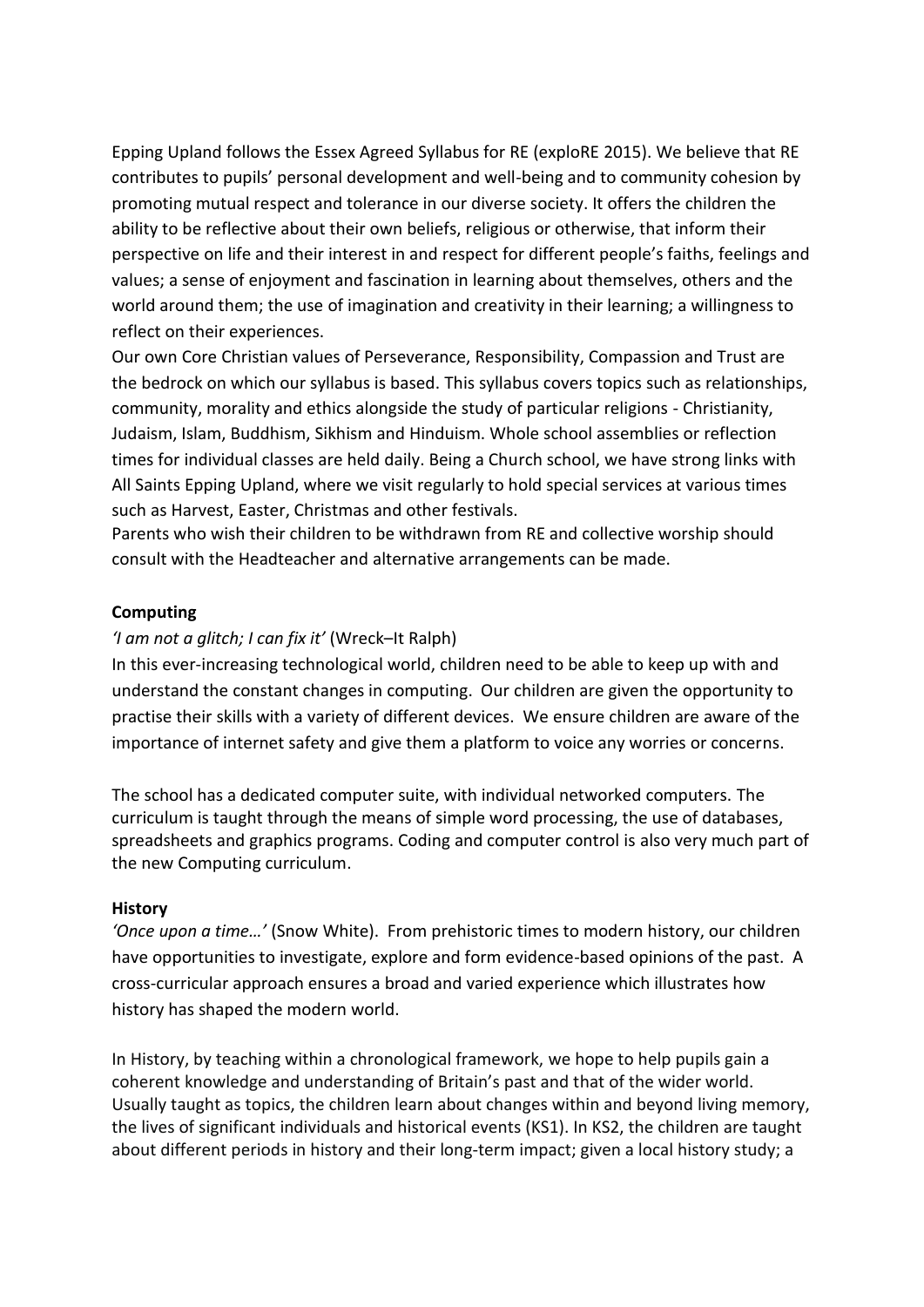study of an aspect in British history that extends pupils' chronological knowledge beyond 1066; early civilisations.

# **Geography**

*'The world is not in your books and maps, it's out there' (The Hobbit).*

Environmental climate change and global matters will affect our children's future. We aim to give them the tools to become effective world citizens and to understand the importance of sustainability as a world-wide concern, whilst remaining aware of the children's immediate familiar environments and their knowledge of the wider world.

Geography should inspire a curiosity and fascination about the world and its people. KS1 children are taught about their own locality and its place within the UK. They start to learn about the wider world through a variety of geographical skills.

This knowledge and understanding is extended in KS2 to include the UK, Europe, North and South America and the rest of the world.

### **Music**

*'Everyone has a song to sing'* (Mulan). The pleasure that singing and music brings to people is a life-long gift. At Epping Upland, musicality is developed through performance and an appreciation of music from different times and cultures. Whilst we are recognising and developing individual potential, the actual experience of performing together is an essential element of our curriculum.

Each class has the opportunity to undertake singing, performing and composing activities through a variety of programmes such as 'Charanga'. Year 2 children take part in the Epping Forest Primary Schools' Music Festival every year. We have a specialist guitar teacher who works as part of our SEAL programme with children. He also tutors children at our 'Rock and Pop' club. Our school welcomes a peripatetic teacher who delivers weekly acoustic guitar lessons to those who wish.

The children are taught a wide variety of hymns and songs as part of assembly time.

# **Design & Technology**

*'Your gadgets are going to keep the world safe'* (Spies in Disguise) We believe that all our children have the potential to be practical designers. In teaching D & T, we equip children with the skills to design, make, evaluate and refine their ideas and projects.

The children are asked to work in different contexts to develop skills in designing and making, which include communicating their ideas and evaluating these against given criteria. It is a very creative and practical subject and is often taught as part of a topic which requires such disciplines as maths, science and art. As part of this subject, the basic principles of cooking and nutrition are taught.

# **Art & Design**

*'Can you paint with all the colours …?'* (Pocahontas)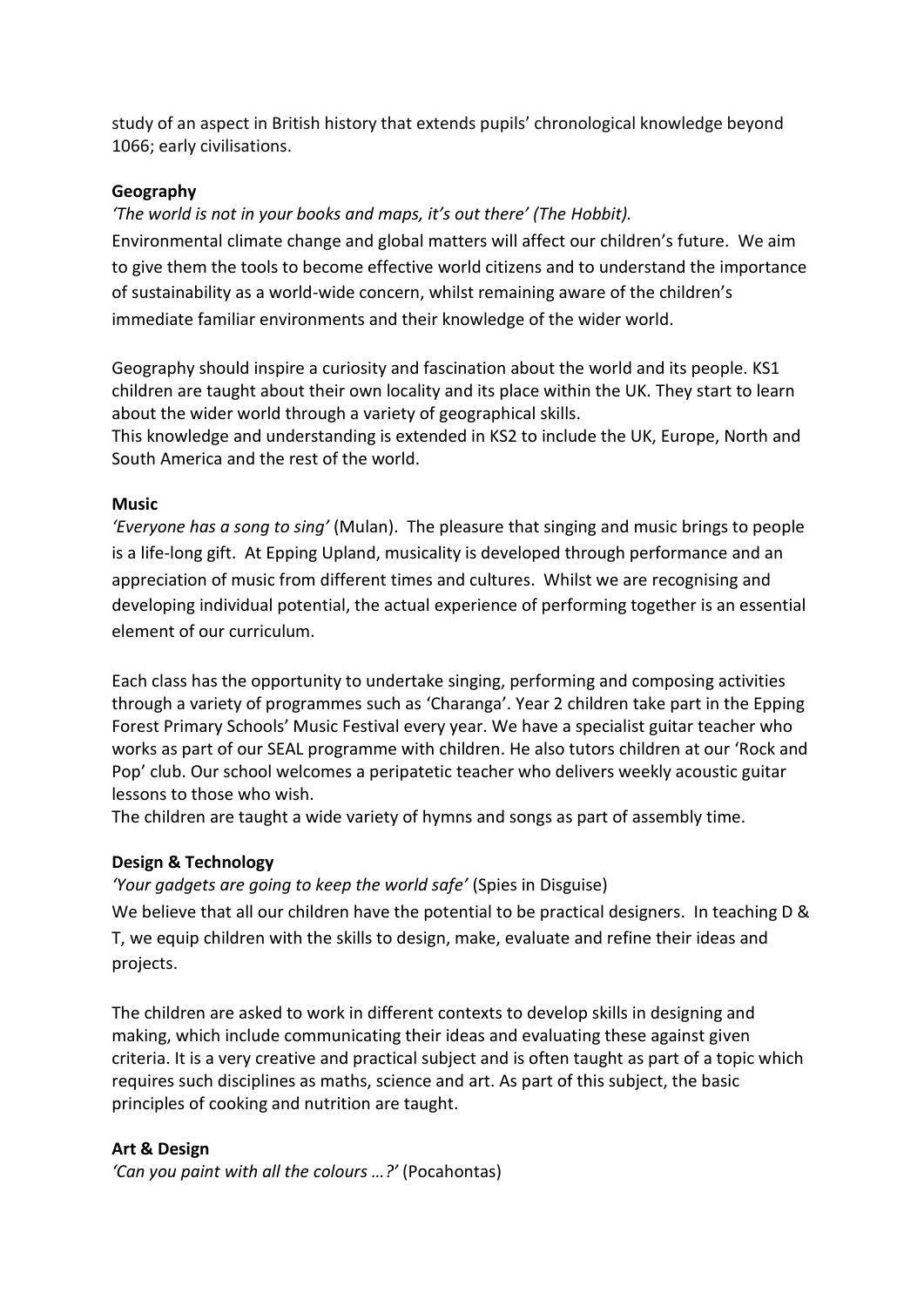We place great value on children's creativity of expression. We help them to achieve this by giving them the opportunity to explore different mediums and methods to study and be inspired by the artistic greats.

Aa a creative subject, we use a range of materials to design and make, draw, paint and sculpt. The children practise using colours and patterns and shapes in their creations, which develop further up the school until they are confident about using a variety of materials eg pencil, charcoal, paint, clay. Work from great artists and sculptors are studied where their ideas can provide the basis for the children's own work. We have often had whole days when the children can take part in activities solely dedicated to art. Our Children's work is displayed in the annual Chigwell School Art Exhibition and we enter work regularly into community competitions.

# **Languages**

# *'Vive la difference!'* (Ratatouille)

Tolerance and respect are central to the ethos of Epping Upland. Our Modern Foreign Language lessons offer exciting opportunities to explore other people's languages, lives and cultures.

Although language teaching is not compulsory in for younger children, opportunities to gain small insights to other countries, their languages and customs are seized upon in KS1 through appropriate geography topics. French is taught to all pupils in KS2 as a foundation for further language teaching in KS3. As it is an introduction to a foreign language, most of the teaching is conversational and includes games and songs. Basic sentences and vocabulary are written.

# **RSE (Relationships and Sex Education)**

*'Always let your conscience be your guide'* (Pinocchio). A happy child is ready to learn and this underpins the very heart of our school ethos. We have a very important part in ensuring that our children become well-rounded and emotionally intelligent individuals and to that end, we have tailored our RSE lessons to suit our pupils, our school and community whilst always keeping in mind our school ethos and aims and our pupils' needs.

RSE aims to give children the knowledge, skills and understanding to lead confident, healthy and independent lives. As a huge part of our school's ethos, we value the importance of a child's emotional intelligence and encourage opportunities to explore and develop this. RSE is taught under the six areas of Healthy and Happy Friendships, Similarities and Differences, Caring and Responsibility, Healthy Bodies, Healthy Minds, Families and Committed Relationships and Coping with Change. Wherever possible, we make cross-curricular links between RSE and other subjects. The class teacher decides if it is to be taught through whole-class teaching, group activities, individual tasks, assemblies, outside speakers, cross-curricular lessons or discrete lessons. Spiritual, moral, social and cultural development are promoted throughout all RSE teaching.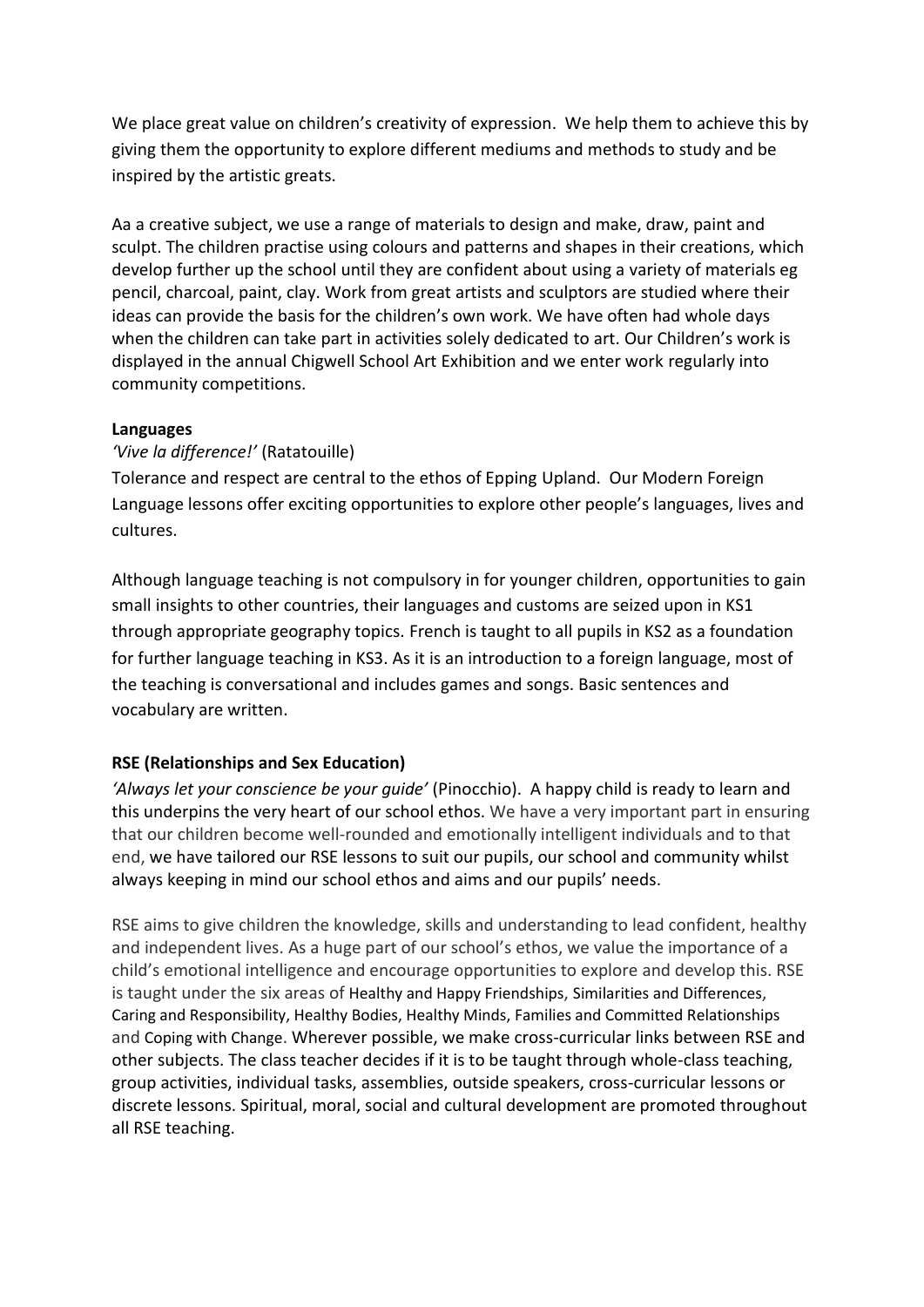### **PE and Sport**

*'Just keep swimming'* (Finding Nemo). Within the curriculum and extra-curricular activities, our children are encouraged to do their best and to strive to maintain a healthy lifestyle, whilst developing a wide range of physical skills and stamina. This is the important foundation to living a healthy and enjoyable life whilst experiencing a variety of sports.

PE taught as part of the curriculum is divided into Foundation Stage, Key stage 1 and Key stage 2.

The main areas of **Key Stage 1** are:

- the basic movements of running, jumping, throwing and catching
- develop balance, agility and co-ordination and apply them to a range of activities
- participate in team games, developing tactics for attacking and defending
- perform dances using simple movement patterns

Throughout **Key Stage 2** these areas are further developed and the main areas are:

- to use running, jumping, throwing, catching in isolation and in different contexts
- to play competitive games and apply the basic principles of attacking and defending
- to develop flexibility, strength, technique control and balance through athletics and gymnastics
- to perform a range of movement patterns in dance
- to participate in outdoor and adventurous activities
- to compare their performances with previous ones to show improvement

Our school has embraced 'The Daily Mile', where all children, no matter which age group, go outside to walk, jog or run for about 15 minutes. It is believed that an expectation of physical, outside activity will encourage them to develop healthy, life choices. At Epping Upland, we employ a specialist sports' coach who teaches across all age groups during the timetabled week. Outside coaching agencies are also incorporated to enhance the teaching and provision of PE and which include golf, tennis, rugby, football and gymnastics. This also introduces children to new physical activities which they might choose to maintain.

Extra-curriculum PE consists of many sports including netball, football, handball, dance and running. These are delivered through after school clubs and are on offer to most of the children throughout the school. We also take part in a range of inter-school competitions in different disciplines throughout the year. \*

At Epping Upland, we have a competitive Sports Day for KS1 and KS2 as well as a celebratory end of year multi-skills event where teams are made up of cross phase cohort groups so that the activities are approached in a co-operative, supportive and encouraging way – often with all the children experiencing something new, eg indoor curling and handball.